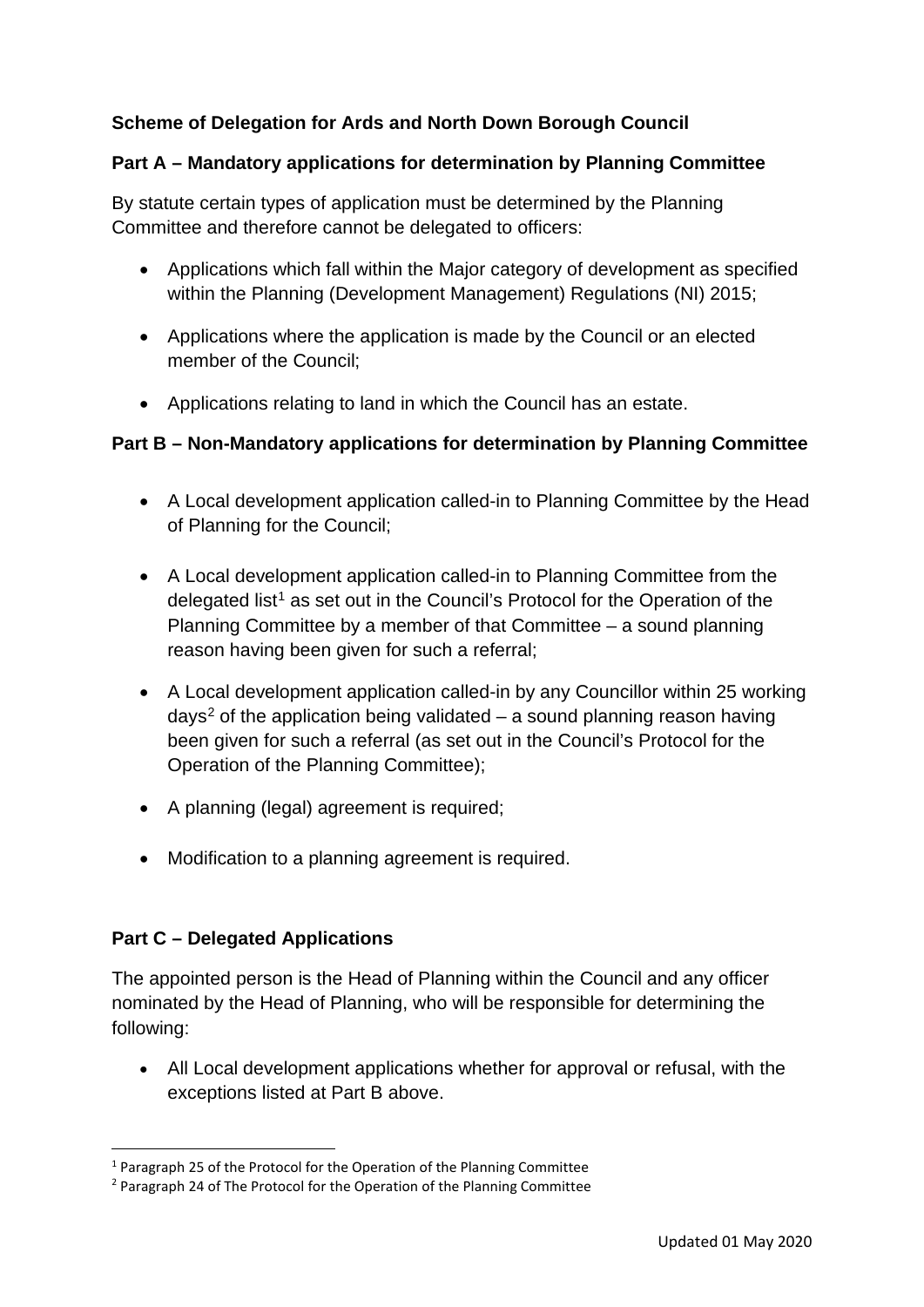### **Part D – Enforcement and Determination of Other Planning Matters**

In relation to other planning responsibilities, the following matters are delegated to the appointed officer:

- All enforcement of planning controls to include:
	- − Service of an Enforcement Notice;
	- − Service of a Listed Building Enforcement Notice;
	- − Service of Hazardous Substances Contravention Notice;
	- − Service of a Stop Notice;
	- − Service of a Temporary Stop Notice;
	- − Service of a Breach of Condition Notice;
	- − Service of Tree Replanting Notice;
	- − Withdrawal/modification of any of the Notices specified above, as appropriate;
	- − Service of Warning Letters and Planning Contravention Notices;
	- − Determination of applications for Certificates of Lawful Use or Development;
	- − Service of a Fixed Penalty Notice, except in circumstances where the person appointed considers the breach of planning control could result in immediate public danger or development which may result in permanent damage to the environment. Examples include: the demolition of, or works to, a listed building; the felling of protected trees; the demolition of a building in a conservation area; or the commencement of building operations without permission;
	- − Service of a Discontinuance Order;
	- − The instigation of court proceedings e.g. prosecution for non-compliance with a statutory notice or injunction proceedings.

Other planning matters to include:

- The serving/affixing of a Building Preservation Notice;
- The withdrawal of a Building Preservation Notice;
- The making and serving of a provisional Tree Preservation Order;
- The making and serving of a Tree Preservation Order;
- Revocation of a Tree Preservation Order;
- Determination of any application to carry out works to a protected tree (i.e. a tree the subject of a Tree Preservation Order or within a Conservation Area);
- Determination as to appropriate replanting in relation to tree(s) the subject of a Tree Preservation Order or within a Conservation Area;
- Determination of non-material change applications to planning permissions;
- Determination of any application for Conservation Area consent;
- Determination of any application for advertisement consent;
- Determination of any application for listed building consent;
- Determination of any application for hazardous substances consent;
- Revocation or modification of any of the above consents;